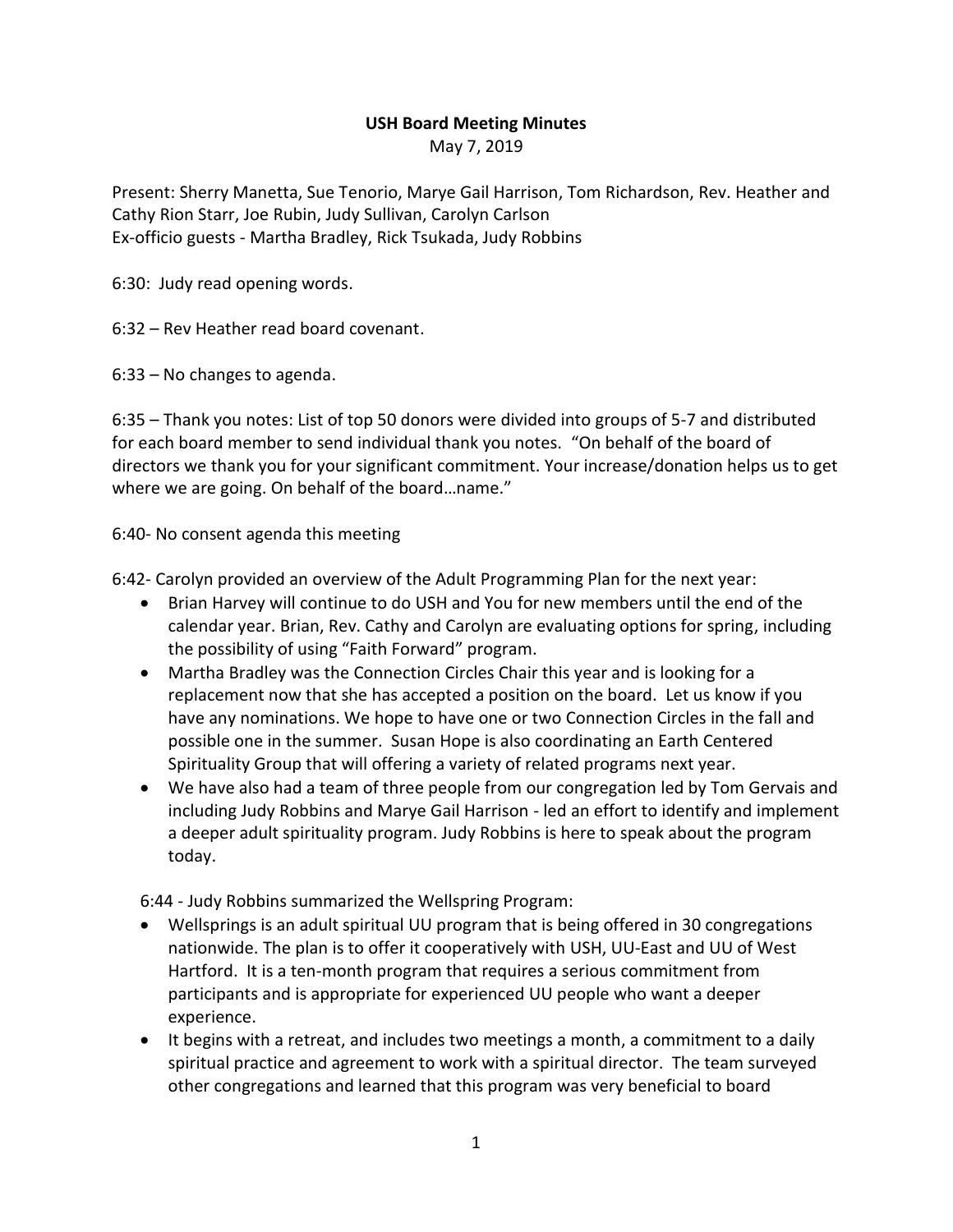members and other church leaders who had given a lot and needed some time to rejuvenate. It was a great way to develop future leaders.

- The plan is to offer a daytime group facilitated by Judy and an evening group facilitated by Tom. The goal is 10 people per each session. Cost to purchase the curriculum and materials is \$1500 for first year, therefore \$500 per church. The ministers from the three churches agreed that this cost would be absorbed by each church. Participants need to buy 4 books which are easily available and monthly spiritual direction can cost from free to \$100 per session; these costs will be paid by each participant.
- A question and answer session followed. See detailed handout and letter of support and clarifying expectations from the four ministers.

7:03 Carolyn made a motion to approve this collaborative consortium.

 $Aye - 7$  $\text{Nay} - 0$ Abstain - 0

7:05 Tom Richardson gave a status report on Stewardship fundraising.

Stewardship expects to receive about \$321,000. Tom stated that the Finance Committee recommended that we expect to use \$305,000 in the budget, which is consistent with our average annual collection rate on pleges.

Rev Cathy would like to have a future conversation and deeper analysis about giving trends and giving possibilities.

7:07 Tom's update on Finance Committee. See Finance Committee Report for extensive details.

*Current year operations and year-end projections as of March 31, 2019:*

Income—higher than anticipated:

- Rental income significantly above budget.
- Prior Year pledge payments are double the amount budgeted.
- Meeting House Presents received met their goal with a very successful last concert
- Garmany Grant for Choral Scholars and Composer-in-Residence was not in the original budget.
- Adult Programs were supposed to make \$2000; forecast is a net of zero. FC wants to learn more about the details.

Expense—higher expenses than projected:

- There were \$12,500 in boiler parts and repairs. B&G considers this an operating expense rather than a small capital project causing operating expenses to be over budget.
- Finance Committee has asked B&G to spend no more than \$2,500 for remainder of the year on small capital projects so that this line item comes in \$7,500 under budget. In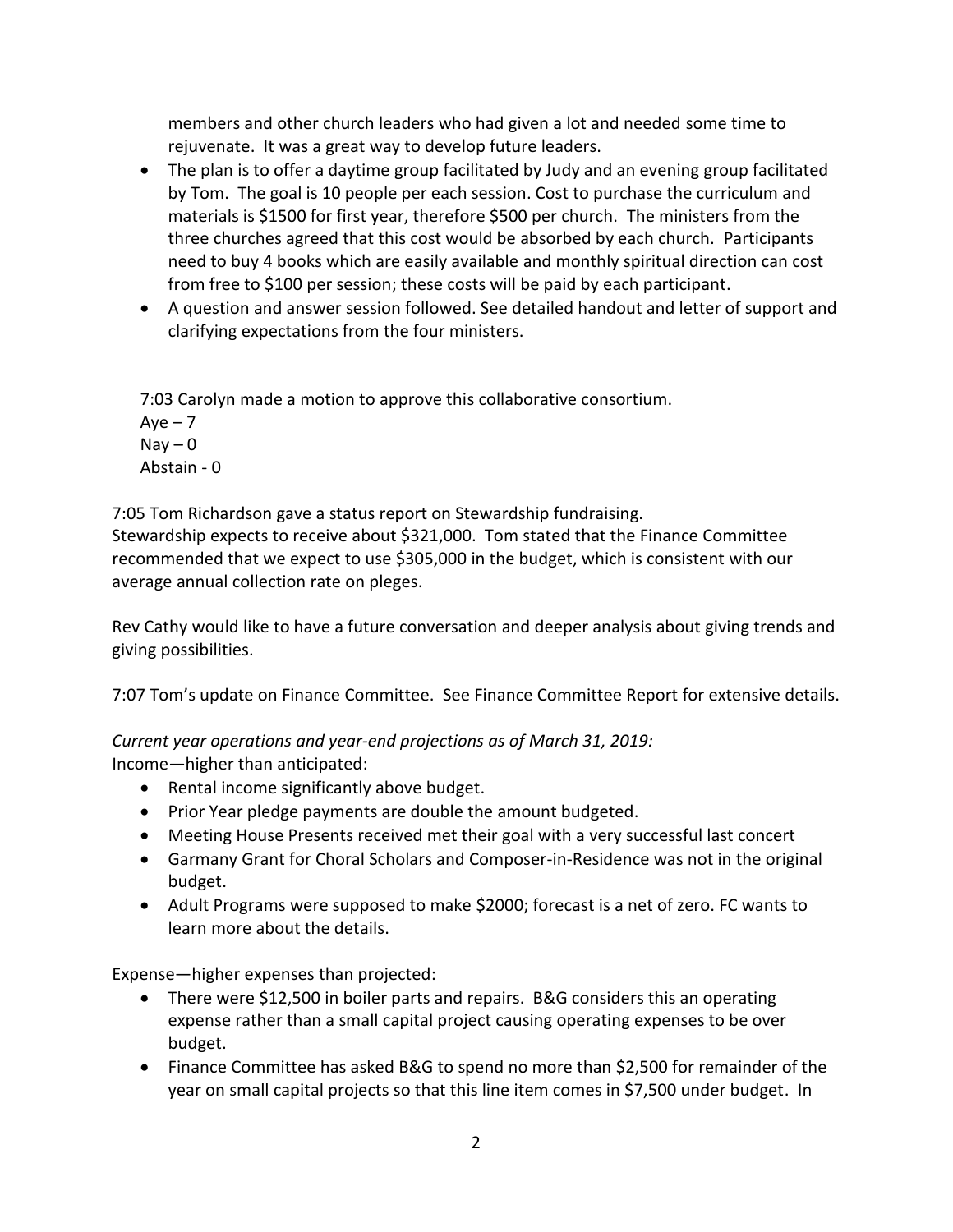total, then, the combination of maintenance and small capital projects will be on budget for the year

- Computer line item over budget by \$3,500. Staff advised to stop calling vendor help line. Linda looking at other vendors. Won't renew contract. Rev. Cathy thinks new vendors will be more expensive.
- Several line items fully spent--Spiritual Life, Revs' professional development, Social Justice

Bottom line. We are ok. Even though expenses are higher, income has been higher than expected and we are on track to come in on a break-even budget.

## *FY2020 Budget:*

Tom then shared a spreadsheet which presented a draft of a budget for FY 20. The budget indicates there are insufficient funds to pay full UUA dues (we would pay only \$7,600 out of \$20,400 fair share dues) and that \$6,800 of Prior Year Reserves would be used to pay for the intern minister and sabbatical coverage, in essence budgeting for an operating deficit of \$6,800 and utilizing Prior Year Reserves that otherwise serve as a much-needed emergency account.

The draft budget holds many operating expenses flat to FY 19, and also includes:

- Raising the hourly wage of three staff to \$15 per hour.
- Providing a 3% COLA for other staff. (Note: Sherry suggested this line item warrants further discussion for this year and/or in the future, e.g., considering a pool that could be used for merit and not just COLA, and other staffing decisions).
- Providing funds for the intern minister.
- Providing funds for sabbatical coverage

Other issues that were discussed:

- Ensuring that the funds from the Schwab account are used appropriately.
- Understanding how money from Schwab reserve accounts are reflected in the financial statements. Sherry stated that for larger reserves (other than prior year reserves) it is her understanding that amounts are reported in income when transferred from Schwab to the operating account to cover an expense of an equal amount. The net impact on the current year operations is thus zero. For example, this applies to Music Sunday and Social Justice reserves. We should have a policy to this effect.
- Recommend separating our special project funds in the financial reports so that income and expense items can be more readily tracked, e.g., for Meeting House Presents.
- Need for twice a year deep cleaning of facility—is this budgeted?

Income and expenses both need to be refined, as just replicating last year's budget may not be accurate.

There was a discussion on not paying the full amount of UUA dues and how this would impact other considerations such as our standing within the UUA (not much apparently), whether it